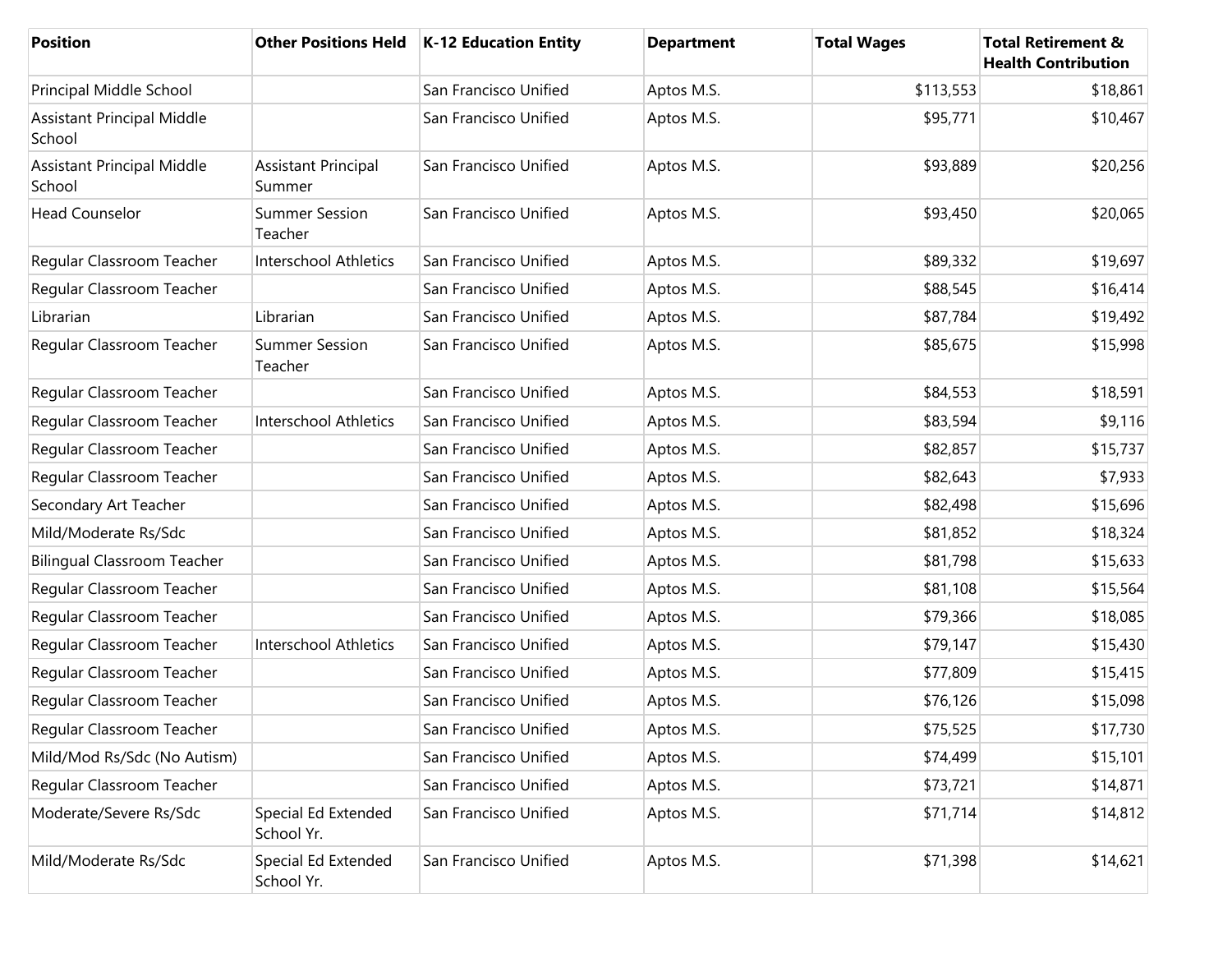| Counselor                          | <b>Summer Session</b><br>Teacher | San Francisco Unified | Aptos M.S. | \$69,799 | \$14,475 |
|------------------------------------|----------------------------------|-----------------------|------------|----------|----------|
| Secondary Music Teacher            |                                  | San Francisco Unified | Aptos M.S. | \$69,154 | \$17,139 |
| Regular Classroom Teacher          |                                  | San Francisco Unified | Aptos M.S. | \$68,149 | \$14,333 |
| Regular Classroom Teacher          |                                  | San Francisco Unified | Aptos M.S. | \$66,819 | \$14,620 |
| Regular Classroom Teacher          |                                  | San Francisco Unified | Aptos M.S. | \$66,433 | \$17,138 |
| <b>Bilingual Classroom Teacher</b> |                                  | San Francisco Unified | Aptos M.S. | \$66,364 | \$16,832 |
| Counselor                          | <b>Summer Session</b><br>Teacher | San Francisco Unified | Aptos M.S. | \$65,718 | \$14,102 |
| Mild/Moderate Rs/Sdc               |                                  | San Francisco Unified | Aptos M.S. | \$65,342 | \$14,068 |
| Regular Classroom Teacher          |                                  | San Francisco Unified | Aptos M.S. | \$65,230 | \$7,379  |
| Regular Classroom Teacher          |                                  | San Francisco Unified | Aptos M.S. | \$64,167 | \$13,927 |
| Regular Classroom Teacher          |                                  | San Francisco Unified | Aptos M.S. | \$63,460 | \$13,866 |
| Regular Classroom Teacher          |                                  | San Francisco Unified | Aptos M.S. | \$63,451 | \$16,585 |
| Social Worker                      |                                  | San Francisco Unified | Aptos M.S. | \$61,239 | \$13,673 |
| Regular Classroom Teacher          |                                  | San Francisco Unified | Aptos M.S. | \$59,016 | \$13,442 |
| Regular Classroom Teacher          |                                  | San Francisco Unified | Aptos M.S. | \$58,726 | \$13,424 |
| Counselor                          |                                  | San Francisco Unified | Aptos M.S. | \$57,986 | \$13,344 |
| Peer Resource Teacher              |                                  | San Francisco Unified | Aptos M.S. | \$57,505 | \$13,286 |
| Regular Classroom Teacher          |                                  | San Francisco Unified | Aptos M.S. | \$57,301 | \$15,974 |
| Regular Classroom Teacher          | <b>Interschool Athletics</b>     | San Francisco Unified | Aptos M.S. | \$57,256 | \$13,411 |
| Mild/Moderate Rs/Sdc               |                                  | San Francisco Unified | Aptos M.S. | \$56,613 | \$13,366 |
| Regular Classroom Teacher          |                                  | San Francisco Unified | Aptos M.S. | \$56,521 | \$13,217 |
| Regular Classroom Teacher          |                                  | San Francisco Unified | Aptos M.S. | \$55,935 | \$15,831 |
| Regular Classroom Teacher          |                                  | San Francisco Unified | Aptos M.S. | \$55,467 | \$13,097 |
| Regular Classroom Teacher          | Interschool Athletics            | San Francisco Unified | Aptos M.S. | \$55,226 | \$15,138 |
| Custodian                          |                                  | San Francisco Unified | Aptos M.S. | \$54,605 | \$27,997 |
| Custodian                          |                                  | San Francisco Unified | Aptos M.S. | \$51,873 | \$20,692 |
| Regular Classroom Teacher          |                                  | San Francisco Unified | Aptos M.S. | \$51,447 | \$12,113 |
| Secondary Music Teacher            |                                  | San Francisco Unified | Aptos M.S. | \$51,142 | \$8,415  |
| Mild/Moderate Rs/Sdc               |                                  | San Francisco Unified | Aptos M.S. | \$50,115 | \$12,806 |
| Com Rel Spec-Multiple Services     |                                  | San Francisco Unified | Aptos M.S. | \$47,555 | \$7,645  |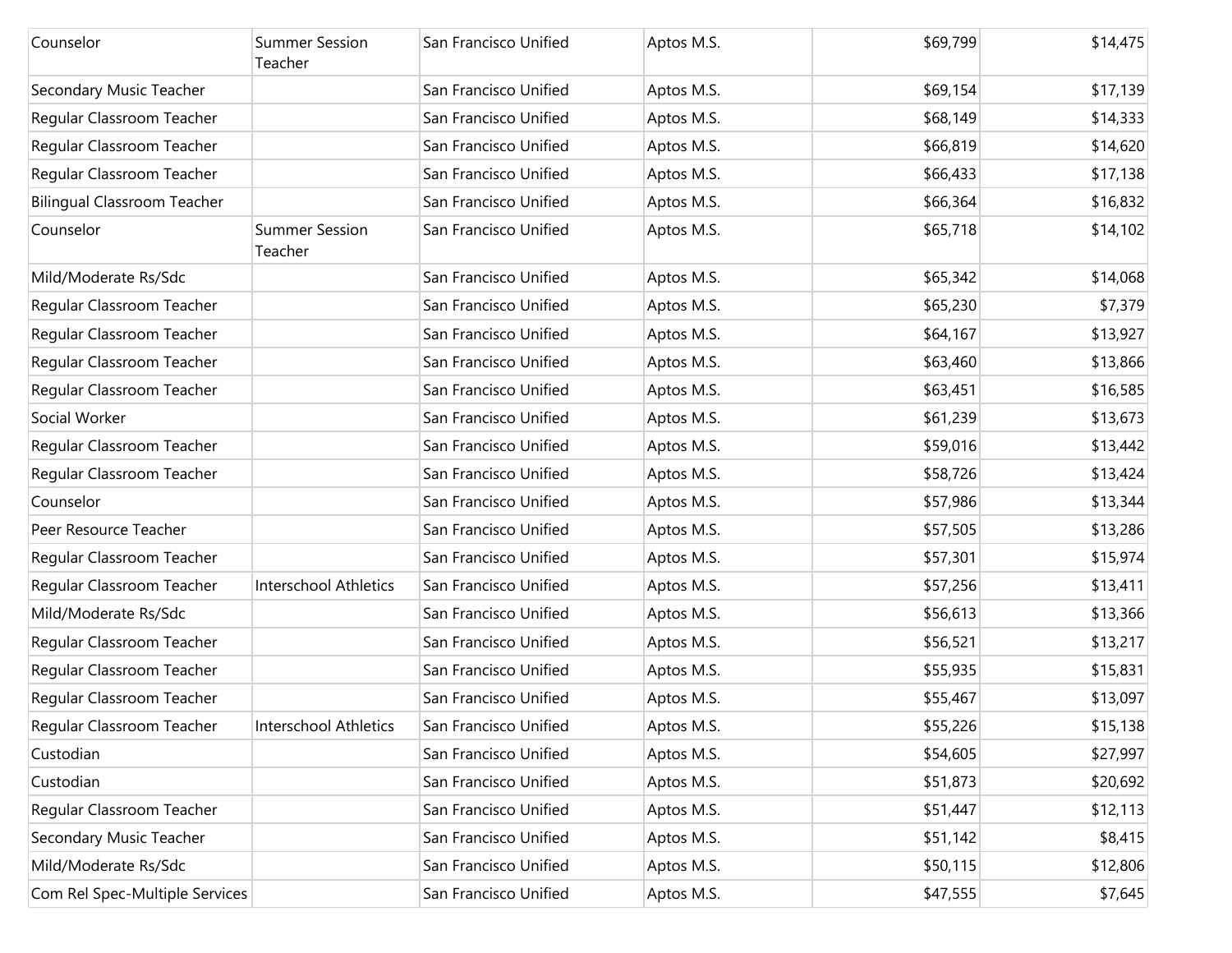| Regular Classroom Teacher          |                                                     | San Francisco Unified | Aptos M.S. | \$45,927 | \$8,550  |
|------------------------------------|-----------------------------------------------------|-----------------------|------------|----------|----------|
| Regular Classroom Teacher          |                                                     | San Francisco Unified | Aptos M.S. | \$45,195 | \$12,293 |
| Clerk Typist                       |                                                     | San Francisco Unified | Aptos M.S. | \$44,627 | \$27,854 |
| Regular Classroom Teacher          |                                                     | San Francisco Unified | Aptos M.S. | \$43,541 | \$7,823  |
| Custodian                          |                                                     | San Francisco Unified | Aptos M.S. | \$42,977 | \$15,854 |
| Security-Campus                    | Interschool Athletics,<br>Custodian                 | San Francisco Unified | Aptos M.S. | \$40,823 | \$10,930 |
| Custodian                          |                                                     | San Francisco Unified | Aptos M.S. | \$39,390 | \$27,084 |
| Clerk Typist                       |                                                     | San Francisco Unified | Aptos M.S. | \$36,013 | \$22,563 |
| Mild/Mod Rs/Sdc (No Autism)        |                                                     | San Francisco Unified | Aptos M.S. | \$33,197 | \$7,464  |
| Sped Ia Sh - All Impair            | Sped Ia Sh - All Impair                             | San Francisco Unified | Aptos M.S. | \$32,310 | \$7,693  |
| Mild/Mod Rs/Sdc (No Autism)        | Soar Para                                           | San Francisco Unified | Aptos M.S. | \$31,100 | \$6,898  |
| Sped Ia Sh - All Impair            | Sped Ia Sh - All Impair                             | San Francisco Unified | Aptos M.S. | \$31,052 | \$10,543 |
| Regular Classroom Teacher          | Day-To-Day Sub,<br><b>Summer Session</b><br>Teacher | San Francisco Unified | Aptos M.S. | \$30,868 | \$5,412  |
| <b>Bilingual Classroom Teacher</b> |                                                     | San Francisco Unified | Aptos M.S. | \$30,822 | \$7,253  |
| Sped Ia Sh - All Impair            | Sped Ia Sh - All Impair                             | San Francisco Unified | Aptos M.S. | \$29,911 | \$7,645  |
| Sped Ia Sh - All Impair            |                                                     | San Francisco Unified | Aptos M.S. | \$29,315 | \$10,930 |
| Regular Classroom Teacher          | Day-To-Day Sub                                      | San Francisco Unified | Aptos M.S. | \$28,444 | \$5,532  |
| Security-Campus                    |                                                     | San Francisco Unified | Aptos M.S. | \$28,244 | \$7,645  |
| Security-Campus                    | Security Aide - Temp<br>As Needed, Custodian        | San Francisco Unified | Aptos M.S. | \$28,201 | \$7,217  |
| Specialized Phys Health Care-D     |                                                     | San Francisco Unified | Aptos M.S. | \$27,484 | \$7,692  |
| Sped Ia Sh - All Impair            | Sped Ia Sh - All Impair                             | San Francisco Unified | Aptos M.S. | \$27,365 | \$7,693  |
| Sp/Ed. la Non-Sev H: All Impmt     |                                                     | San Francisco Unified | Aptos M.S. | \$27,191 | \$4,613  |
| Sped Ia Sh - All Impair            | Sped Ia Sh - All Impair                             | San Francisco Unified | Aptos M.S. | \$26,731 | \$7,740  |
| Mild/Moderate Rs/Sdc               |                                                     | San Francisco Unified | Aptos M.S. | \$26,251 | \$5,397  |
| Sped Ia Sh - All Impair            |                                                     | San Francisco Unified | Aptos M.S. | \$25,845 | \$7,692  |
| Sped Ia Sh - All Impair            |                                                     | San Francisco Unified | Aptos M.S. | \$24,961 | \$7,692  |
| Sped Ia Sh - All Impair            | Sped Ia Sh - All Impair                             | San Francisco Unified | Aptos M.S. | \$24,839 | \$997    |
| Sped Ia Sh - All Impair            | Sped la Sh - All Impair                             | San Francisco Unified | Aptos M.S. | \$24,735 | \$7,645  |
| Regular Classroom Teacher          |                                                     | San Francisco Unified | Aptos M.S. | \$24,377 | \$5,964  |